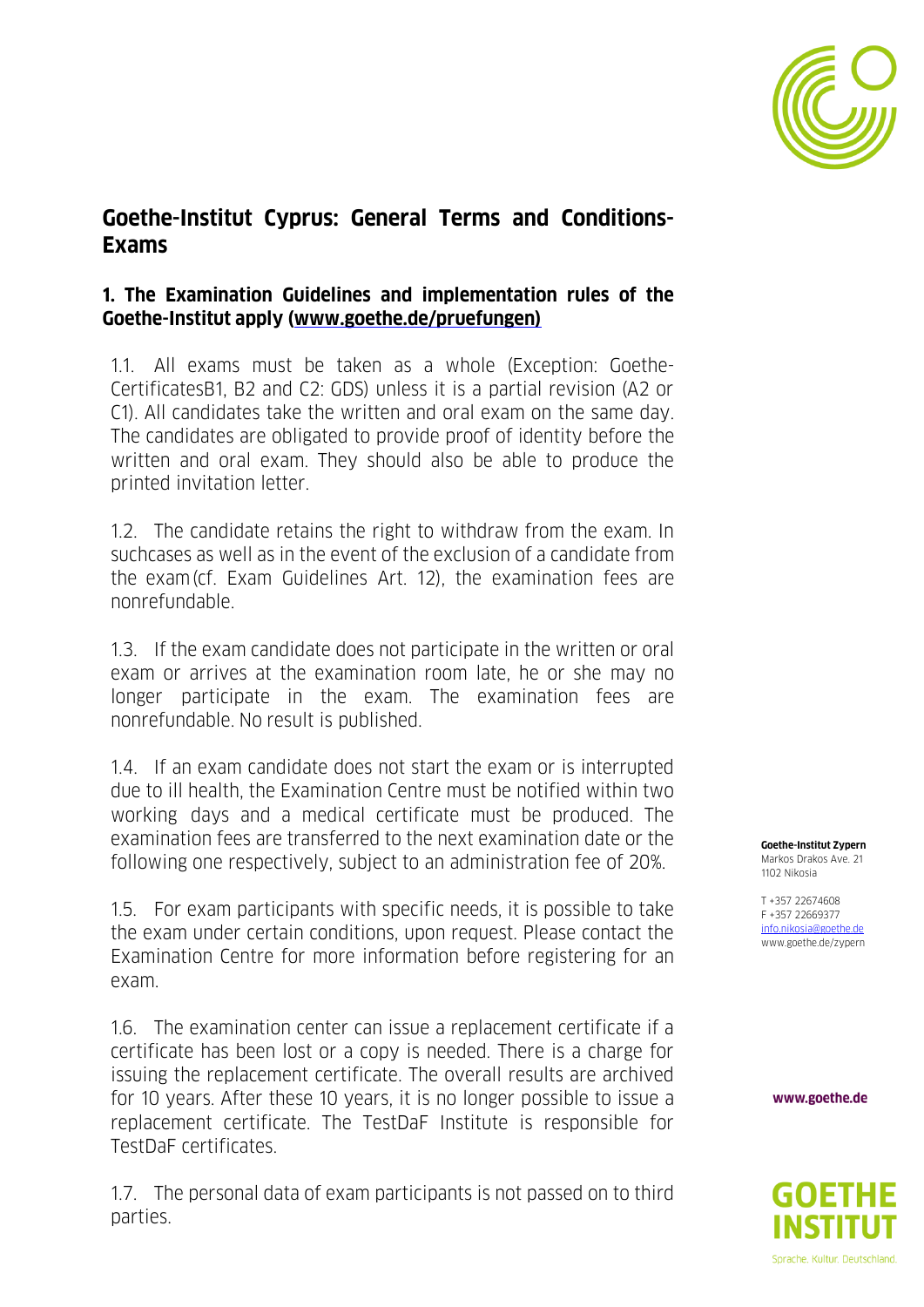## **2. Registration**

2.1 Registration can take place on the website, e-mail, fax or in person at the Language Course Office. The registration forms must be completed in capital letters using the Roman alphabet. The Goethe-Institut Cyprus assumes no responsibility for registration formsthat are not correctly completed. Note: bookings via the Internet are only finalized when payment has been made.

2.2 If there are places available for the examination, registrations can be made after the deadline.

2.3 Individual dates for examinations can be arranged at any time with the examination center.

2.4 Only those candidates who have registered before the deadline in the prescribed manner and have paid the examination fees are allowed to participate in the examinations

2.5 The examination fees must be received by the examination centre by the day of the examination. Payment may be made via Internet at registration or by bank transfer or at the examination centre with credit card or cash.

### **3. Examination procedure**

3.1 The candidates may not leave the examination room even if they have finished the examination before the exam is over.

3.2 The use of mobile telephones is prohibited for the entire duration of the exam, including the exam breaks. Mobile telephones must be switchedoff before the examination begins and remain in a locked side room or a designated area in the hall.

3.3 The candidates will be informed of the exact times of the written and oral parts of the examination by e-mail one week before the examination.

**Goethe-Institut Zypern** Markos Drakos Ave. 21 1102 Nikosia

T +357 22674608 F +357 22669377 [info.nikosia@goethe.de](mailto:info.nikosia@goethe.de) www.goethe.de/zypern



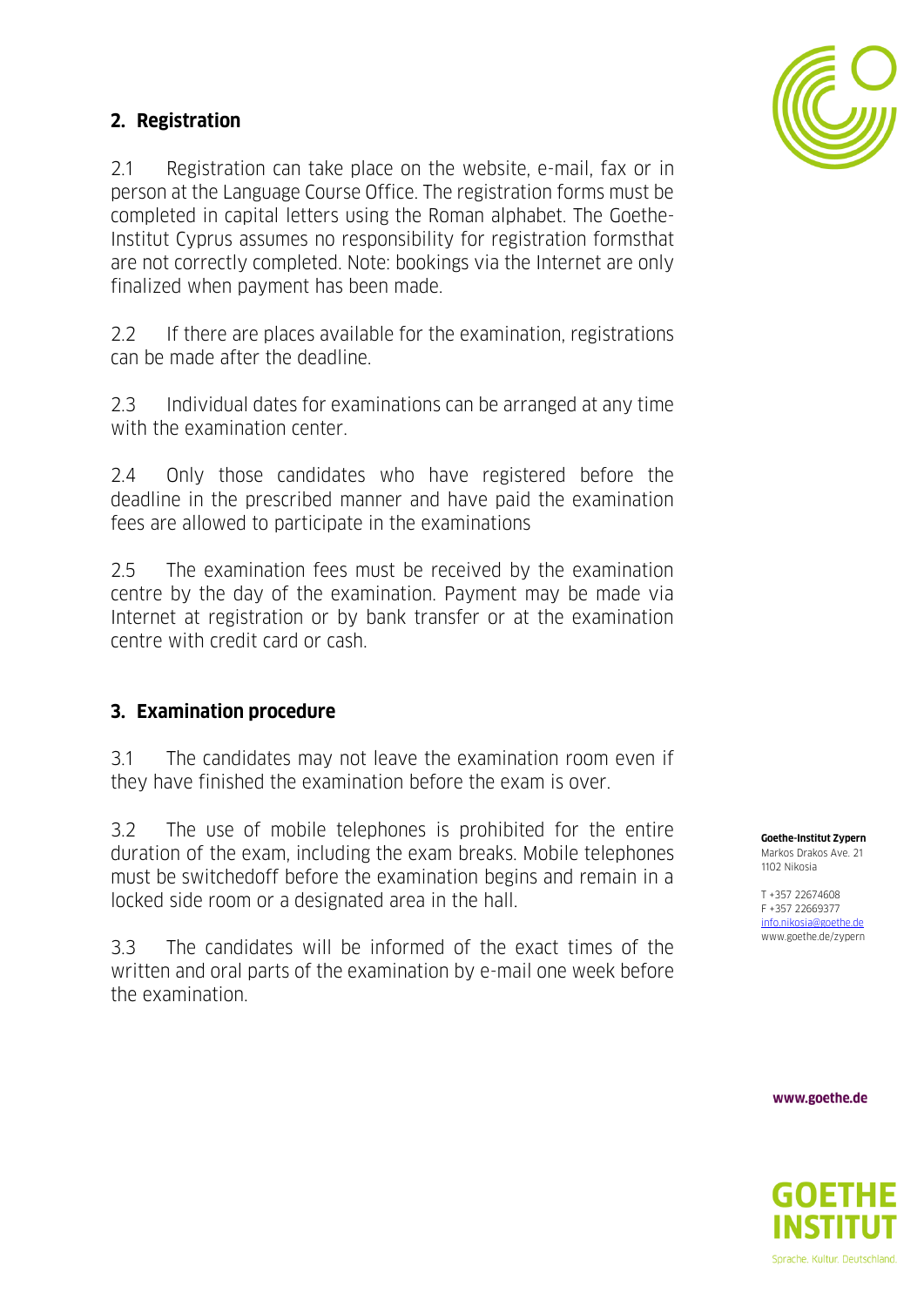

### **4. Results and certificates**

4.1 By specifying their exam participation number and date of birth, participants can view their results online at the latest 3 weeks after theexamination.

4.2 Receipt of certificates: All Goethe-Institut course participants and candidates from Nicosia can collect their certificates from the Language Course Office during opening hours. Candidates who do not live in Nicosia will receive their certificates by courier service at the pick-up station of the respective city they have indicated as their place of residence with us.

Goethe-Institut Cyprus **Examination Centre** +357 22674608 https://www.goethe.de/cyprus/exams

The Goethe-Institut Cyprus reserves the right to make changes.